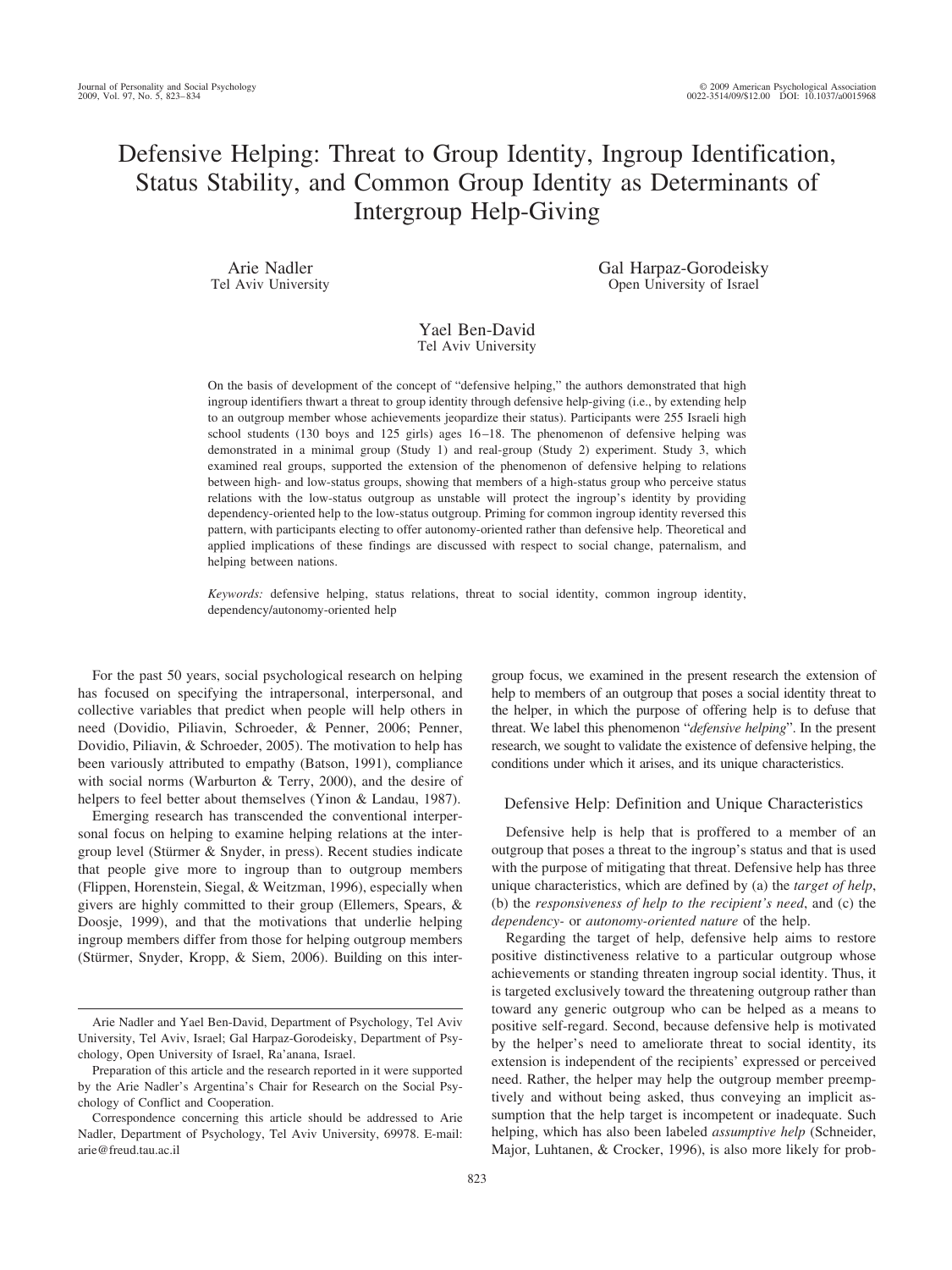lems that seem easy rather than hard to solve. That is because the provision of help for easy problems underscores the relative ineptitude of the recipient and further amplifies the ingroup's positive distinctiveness.

A third characteristic of defensive help is that it advances the dependence, rather than the autonomy, of the help target. Dependency-oriented help reinforces recipients' reliance on external sources of assistance and consists of full solutions to problems. It conveys the message that recipients are unable to solve the problems on their own and may require repeat assistance on similar problems in the future. Autonomy-oriented help encourages recipients' independence by providing tools with which recipients can solve their problems independently (Nadler, 1997, 1998). Because only dependency-oriented help underscores recipients' inferiority (Halabi, Dovidio, & Nadler, 2008; Nadler, 2002; Nadler & Halabi, 2006), this type of help will more likely be used to maintain positive ingroup differentiation.

We propose that defensive help is more likely to arise when group members are threatened on an identity-relevant dimension of comparison (e.g., relative skills or performance), because studies of status threat show that threat to social identity is higher when the dimension of comparison is important to identity. Furthermore, because highly committed group members are more motivated to protect their social identity from threat (Branscombe, Wann, Noel, & Coleman, 1993), defensive helping is more likely to be used by strongly than by weakly committed group members.

#### Social Identity: Responding to Social Identity Threats

The conceptualization of defensive helping merges two lines of social psychological research: social identity research on reactions to identity threat and research on the motivations of helping for positive self-regard.

The social identity perspective on intergroup relations posits that when ingroup commitment is high, threats to ingroup identity are experienced as threats to personal identity and evoke protective responses. Threat to social identity may take one of three forms (Ellemers, Spears, & Doosje, 2002; Turner, 1999), imperiling *group distinctiveness* (the threat that one's group may be perceived as indistinct from other groups; Tamir & Nadler, 2007), *group values* (the threat that ingroup values may be construed as less moral; Wohl & Branscombe, 2005), or *relative status* (the threat to the ingroup's apparent edge over another group in competence, knowledge, or resources; Ellemers, Kortekaas, & Ouwerkerk, 1999). Our analysis focused on how outgroup helping averts imminent threats to an ingroup's relative abilities, resources, or existing privileges, thereby securing the ingroup's *positive* distinctiveness from the outgroup. Thus, the research program presented here focuses on threats to relative group status.

Status may be jeopardized when an equal outgroup threatens to exceed the achievements of the ingroup (e.g., Doosje, Ellmers, & Spears, 1995) or when a disadvantaged outgroup threatens to attain parity with the ingroup by accruing resources and advantages (Tajfel & Turner, 1986). The responses of group members to such status threats differ according to their commitment to the ingroup (i.e., high or low ingroup identification): Uncommitted group members are likely to dissociate themselves from the ingroup and join a more esteemed outgroup, whereas highly committed members are apt to sustain their group membership but reduce external threats by other means. One of the primary defense techniques is to positively differentiate the ingroup from the outgroup (Branscombe, Ellemers, Spears, & Doosje, 1999), such as by derogating outgroup members (Branscombe & Wann, 1994).

# Helping as a Vehicle to Positive Self-Regard

In the present research, we propose that helping is an outwardly benign instrument by which groups can avert a status threat to social identity. By proffering help to a threatening outgroup, committed group members can advance their group's positive distinctiveness and thus avert an imminent threat to group status. This theorizing is based on research at the intragroup level, which shows that administering help is a vehicle for greater self-esteem, prestige, and status in a group.

Volunteers cite positive self-regard as a major motivation for devoting their time and resources to others (Omoto & Snyder, 1995), and one of the reasons why people sustain their volunteering is that it makes them feel good about themselves (Midlarsky & Kahana, 1994). In an experimental demonstration of the link between giving help and helpers' quest for positive self-regard, J. D. Brown and Smart (1991) showed that people help others to remedy an injury to self-esteem following an earlier failure. Similarly, Van Vugt and his colleagues found evidence that people help others because they want to gain status and influence in their group (Hardy & Van Vugt, 2006; Van Vugt & Van Lange, 2006). These researchers framed the link between status and helping within evolutionary theory and with particular reference to the handicap principle (Zahavi & Zahavi, 1997), which holds that intragroup helping builds the helper's reputation as someone who can afford to forgo his or her resources for the benefit of others. This reputation, in turn, translates into higher status in the group.

## Status

In social research, "status" is conceptualized as either a structural or situational condition. *Structural status* refers to the stratification of groups in a given society, in which differences are institutionalized in a manner that sustains social inequality (Berger, Rosenholtz, & Zelditch, 1980), such as between men and women or between people of European versus African heritage. *Situational status* differences are contextual differences that arise when in a given situation groups from each other on a dimension that is relevant to group identity. For example, children from Summer Camp A will experience lower situational status when rival Camp B outperforms them on a relevant dimension of comparison, such as a swimming contest.

Although situational expectations of an outgroup's performance may be affected by structural status differences—for example, boys may be expected to swim faster than girls—situational status differences emanate from conditional advantages, such as when one unit of a corporation outperforms a comparable unit or when two "minimal groups" (groups that have no history or significance outside an experiment) learn they have achieved different scores on a psychologically relevant task (e.g., Ellemers, Spears, & Doosje, 1999). Although both structural and situational status advantages can be threatened, the form of the status threat in either case may take a different shape. Structural status differences characteristically involve real groups who have a long-standing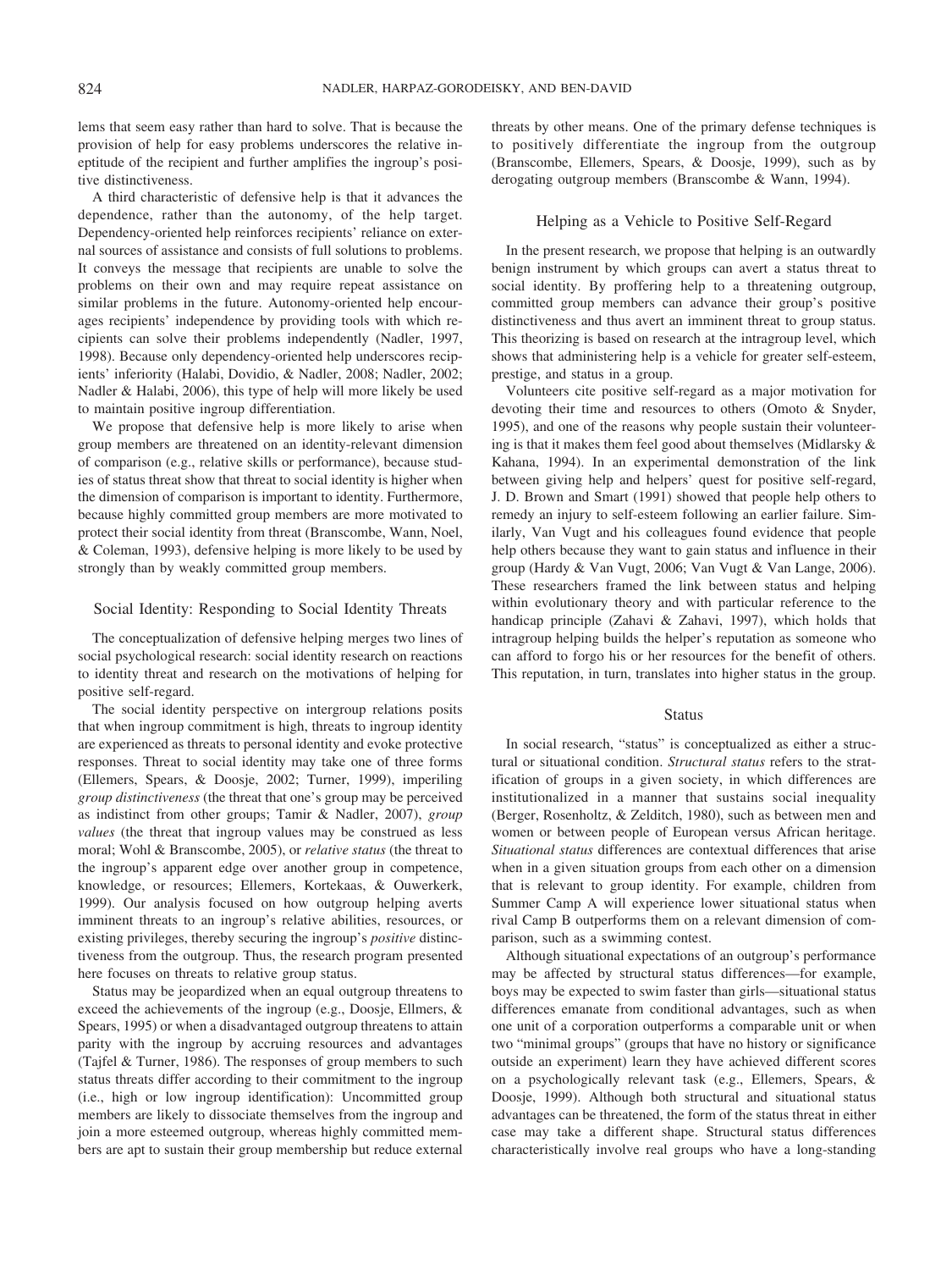history of inequality in a shared society. Here, status gaps are typically seen to narrow due to the advance of the lower status party toward parity with the higher status party, such as when women are granted the same voting rights that already exist for men. Situational status differences are fluid advantages that can be threatened by the declining achievements of a superior group or by the introduction of an achievement gap between two previously equivalent groups, such as the repositioning of sports teams on a ranking chart over the course of a season.

Defensive helping is an instrument used to avert or ameliorate status threat, whether structural or situational. Tajfel and Turner's (1986) theorizing on intergroup status relations, and the application of their theorizing to the intergroup helping as status relations model (IHSR; Nadler, 2002; Nadler & Halabi, 2006), focused on structural status differences between high- and low-status groups. The present analysis of defensive helping broadens this course of inquiry by examining helping as a means to disarm the situational status threat posed by an *equal-status* outgroup in a minimal group (Study 1) and real-group (Study 2) context. In Study 3, we examined defensive help given to a *structurally low-status* outgroup in order to complete the demonstration of the three characteristics of defensive help proposed herein and to explore how selfcategorization processes affect defensive helping.

# The Present Research

The empirical validation of the concept of defensive helping requires an experimental demonstration that (a) more help is given to *an outgroup that poses a threat to ingroup status* than to one that does not, (b) help is *relatively independent of the recipient's actual state of need*, and (c) help takes a *dependency-oriented* form. Moreover, such an experimental demonstration of defensive helping must show that it is influenced by variables that are known to moderate threat to group identity, such as ingroup identification (Ellemers, Spears, & Doosje, 1999), and that it can be modified through manipulation of group members' self-categorization (e.g., the degree to which the separate identity of two groups is salient).

Social identity theory posits that when an existing status hierarchy is perceived as insecure and therefore changeable, high-status groups fear that their advantaged position may be short-lived. In these circumstances, the IHSR model suggests that high-status group members will use defensive helping to avert such a status threat— underscoring their relative superiority by giving copious amounts of help to the threatening low-status outgroup. This prediction has not yet been empirically tested. Until now, research within the IHSR framework has centered on the implications of status insecurity in stratified social environments for the willingness of *members of low-status* groups to *seek or receive* help from a high-status group (e.g., Halabi et al., 2008; Nadler & Halabi, 2006). We aimed to demonstrate the phenomenon of defensive helping when status differences are situationally determined (e.g., when ingroup members learn that a relatively equal outgroup has outperformed them). We also aimed to garner empirical support for the prediction of the IHSR model regarding defensive help-giving by a structurally higher status group that wishes to defend itself from a threat to its advantaged position.

In the first two experiments in the present research, we examined the hypothesis that in order to maintain positive ingroup distinctiveness in the face of an incoming threat to social identity, high identifiers would provide relatively more help to the source of threat than low identifiers. We examined the basic relationship between threat to social identity, ingroup identification, and amount of help given to a member of the threatening outgroup in the first experiment using ad hoc minimal groups. The use of experimentally induced groups is important to establishing this basic link because the present article is the first to demonstrate its existence. In the second experiment, we replicated and extended the results of the first experiment by using real groups and testing the hypotheses that defensive help is *targeted at the source of threat to social identity* and is *relatively unresponsive to the recipient's state of need*. In this experiment, the amount of help given to a social identity-threatening outgroup was compared with the amount of help given to a neutral outgroup on problems that were viewed by the helper as difficult versus easily soluble. We expected defensive helping to be reflected (a) in greater help given to the outgroup that posed a threat to the ingroup's social identity than to a neutral outgroup and (b) on difficult and easy problems. We expected that these patterns of defensive helping would characterize high- but not low ingroup identifiers. We assessed ingroup identification via a modified version of the Collective Self-Esteem scale (CSE; Luthanen & Crocker, 1992). We also obtained participants' scores on the Rosenberg Self-Esteem scale (Rosenberg, 1965) and expected that the amount of defensive helping would be moderated by *collective* but not by *personal* self-esteem (PSE) scores. This empirical demonstration would substantiate the assertion that group-level psychological processes underlie participants' greater amount of help to a threatening outgroup.

Our aim in the third experiment was to examine the phenomenon of defensive helping in a stratified social environment. When an advantaged group's position in the existing status hierarchy is perceived as insecure and therefore changeable, members are expected to give greater help to the low-status group that jeopardizes their social advantage. These efforts should be manifested by offering more dependency- than autonomy-oriented help. Furthermore, we explored the role of self-categorization processes in defensive helping. Because the induction of common identity lessens expressions of competitive intergroup behaviors and perceptions (Gaertner & Dovidio, 2000), defensive helping is less likely to arise when a perception of common identity is induced than when the distinct identity of the high-status group is salient. This should be expressed in higher levels of autonomy-oriented help in the first case and dependency-oriented help in the second.

## Study 1

In Study 1, we used the minimal group paradigm and varied ingroup identification and level of threat to ingroup identity. The central prediction was that the greatest amount of help would be extended by high identifiers to the outgroup when the latter posed a high threat to their social identity.

#### *Method*

## *Design and Participants*

The experiment followed a 2 (high- vs. low ingroup identification)  $\times$  2 (high- vs. low threat to ingroup identity) between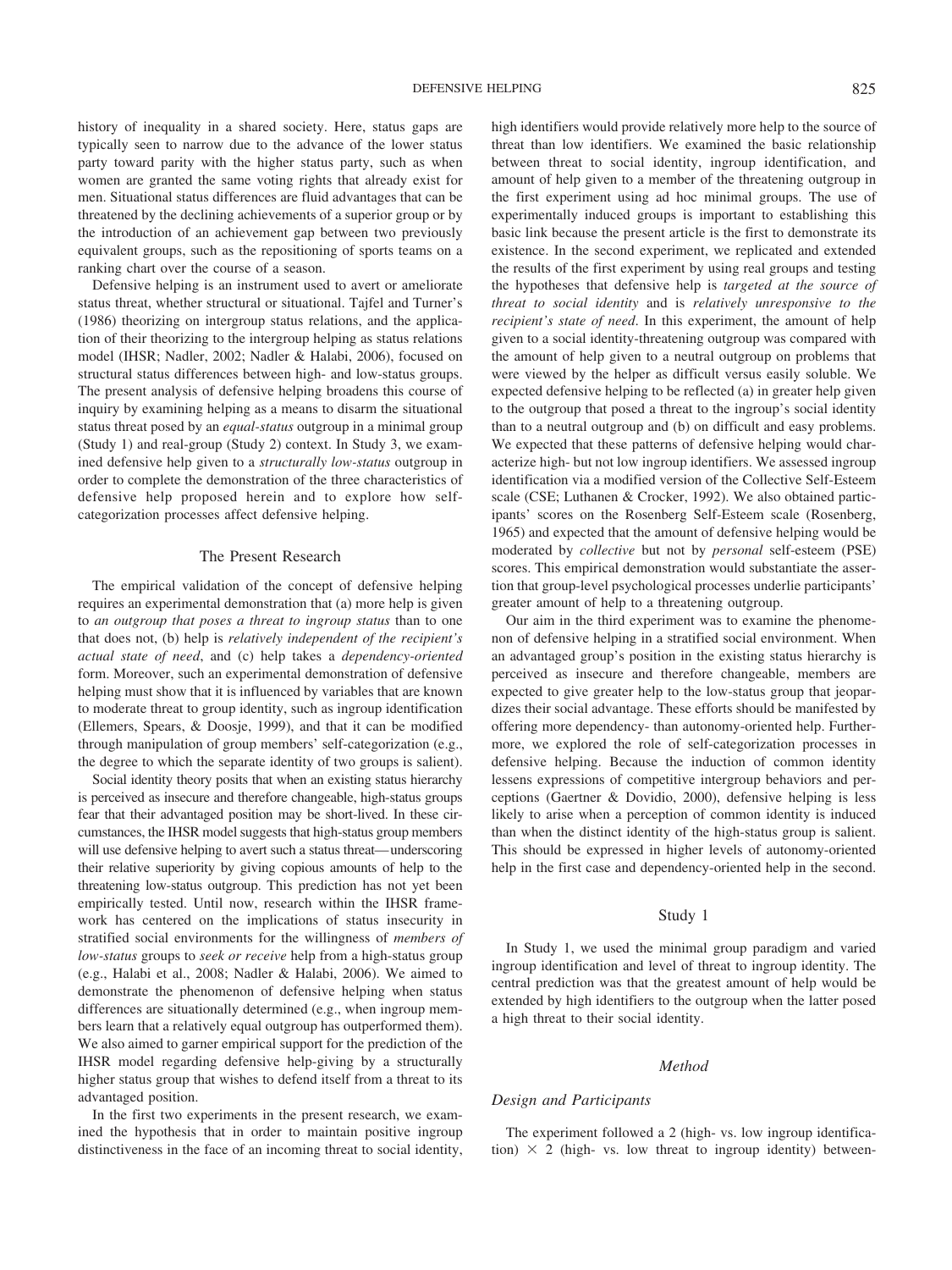participants design. Participants were 47 male and 49 female Israeli high school students aged 16 and 17.

## *Procedure*

The experimental procedures were fully computerized. Once participants entered the room, they were informed that they would be taking part in an experiment in which the link between spatial perception and analytic ability would be examined. On the basis of their performance on the dot estimation task (Jetten, Spears, & Manstead, 1997), half received feedback that they were "global" perceivers and half that they were "specific" perceivers. Participants had to click the appropriate box on the computer screen to reinforce this group affiliation manipulation. *Ingroup identification* was manipulated by informing participants, based on a second estimation task, that they were either typical or atypical members of the specific/global perceivers group (high- and low-ingroup identification, respectively). Thus, consistent with past research in which the minimal group paradigm has been used, ingroup identification was manipulated by varying levels of prototypicality.<sup>1</sup>

Next, the manipulation of *threat to social identity* was introduced by presenting information that constituted a threat to group status (Branscombe et al., 1999; Doosje et al., 1995; Ellemers, Spears, & Doosje, 1999). Participants were asked to compare 10 pairs of complex geometrical shapes on the computer, a task that was said to constitute a test of "integrative thinking." In the high-threat condition, participants learned that their ingroup scored 51, and the outgroup scored 71 (out of 100); in the low-threat condition, the scores were reversed.

#### *Dependent Measures*

*Manipulation checks.* Before participants' help-giving was assessed, they were asked (a) whether they perceived themselves to be typical or atypical group members and (b) whether their group was higher or lower than the outgroup on "integrative thinking." The percentage of correct responses served as checks on the ingroup identification and threat to ingroup identity manipulations.

*Main dependent variable: Amount of help-giving.* Participants were informed that they would now begin the second part of the experiment, measuring the speed and effectiveness of their "integrative observational skills." It was explained that the task would be conducted using a computerized test in which participants were required to identify figures embedded in 12 drawings, each presented on the computer screen for 20 s. Participants were told that the quiz was being conducted over the Internet with students from schools across the country. It was explained to participants that the task would be conducted in teams of 4 students—2 "global" perceivers and 2 "specific" perceivers—and that the other 3 team members were located at the other schools. One member of the four-person team would be assigned the role of "quiz administrator," and 2 would be "quiz takers." After participants received this overview, they were given 2 min to become acquainted with the technical aspects of the upcoming quiz. Then the experimenter made some phone calls to make it appear that she was verifying that the team members at the other sites were ready. After ostensibly receiving confirmation, she instructed participants to commence the embedded-picture task.

At the beginning of the task, all participants learned that they had been randomly assigned the role of quiz administrator and that the 2 outgroup members were the quiz takers. The other ingroup member was said to be waiting until the end of the session to commence the task. At the end of each of the 12 trials, the participant received a computerized message indicating the outgroup members' performance. In 9 out of 12 trials, the two outgroup members were presented as having difficulty, and the quiz administrator (i.e., the participant) was invited to help them by pointing to the exact area on the screen where the embedded figure was hidden. Helping was scored as the number of times that the participant chose to help out of these nine opportunities.

*Auxiliary dependent variables: Ingroup favoritism and ingroup bias.* Following the assessment of help-giving, participants were asked to respond to measures that assessed level of discrimination and devaluation of the outgroup. For the *ingroup favoritism* measure, participants were asked to assign four roles of varying levels of prestige in a student newspaper (e.g., chief editor, marketing manager, and so forth) to members of the ingroup and the outgroup. Scores ranged from 0 (*extreme ingroup favoritism*) to 14 (*extreme outgroup favoritism*), with 7 representing an equal allocation to the ingroup and the outgroup.2

To measure *ingroup bias*, participants were asked to rate "global" and "specific" perceivers on five bipolar adjective scales (*industrious*/*lazy*, *competitive*/*cooperative*, *curious*/*not curious*, *creative*/*not creative*, and *intelligent*/*not intelligent*) by marking the range where they felt most group members lay on a 574-pixel axis. Participants were first asked to rate their ingroup and later the outgroup. The midpoint of the range was defined as the evaluative judgment of the ingroup or outgroup and the length of the range as perceived heterogeneity (R. Brown & Abrams, 1986; Kelly, 1989; Tamir & Nadler, 2007). The midpoints for the five trait evaluations were summed to create an ingroup and outgroup evaluation score; Cronbach's alphas for these scales were .55 and .71, respectively. Ingroup bias was measured by subtracting participants' ingroup evaluation from their outgroup evaluation (cf. Mullen, Brown, & Smith, 1992).

## *Results*

#### *Manipulation Checks*

Of the participants, 95% correctly classified themselves as being typical or atypical of their group, and 97% correctly classified themselves as being higher or lower than the outgroup on integrative abilities.

 $1$  For a similar manipulation of ingroup identification, see Doosje et al., 1995, and Jetten, Spears, and Manstead, 1998. The link between prototypicality and ingroup identification was first discussed by Lewin (1948), who showed that ingroup identification depends on how similar people think they are to other group members.

<sup>2</sup> Participants were to rank order the roles by assigning a score of 2–5 (lowest to highest rank) to each of the four roles. Participants later allocated each of the four roles to a member of the ingroup (0) or the outgroup (1). The ingroup favoritism score was calculated by multiplying the allocation choice that the participant had made (i.e., 0 or 1) times the importance score assigned to each of these four roles (i.e., ranks 5, 4, 3, or 2) and summing up the total. Thus, this index could range from 14, representing the highest level of outgroup favoritism (multiplying ranks 5, 4, 3 and 2 by 1 and summing these to reach 14) to 0, representing extreme ingroup favoritism.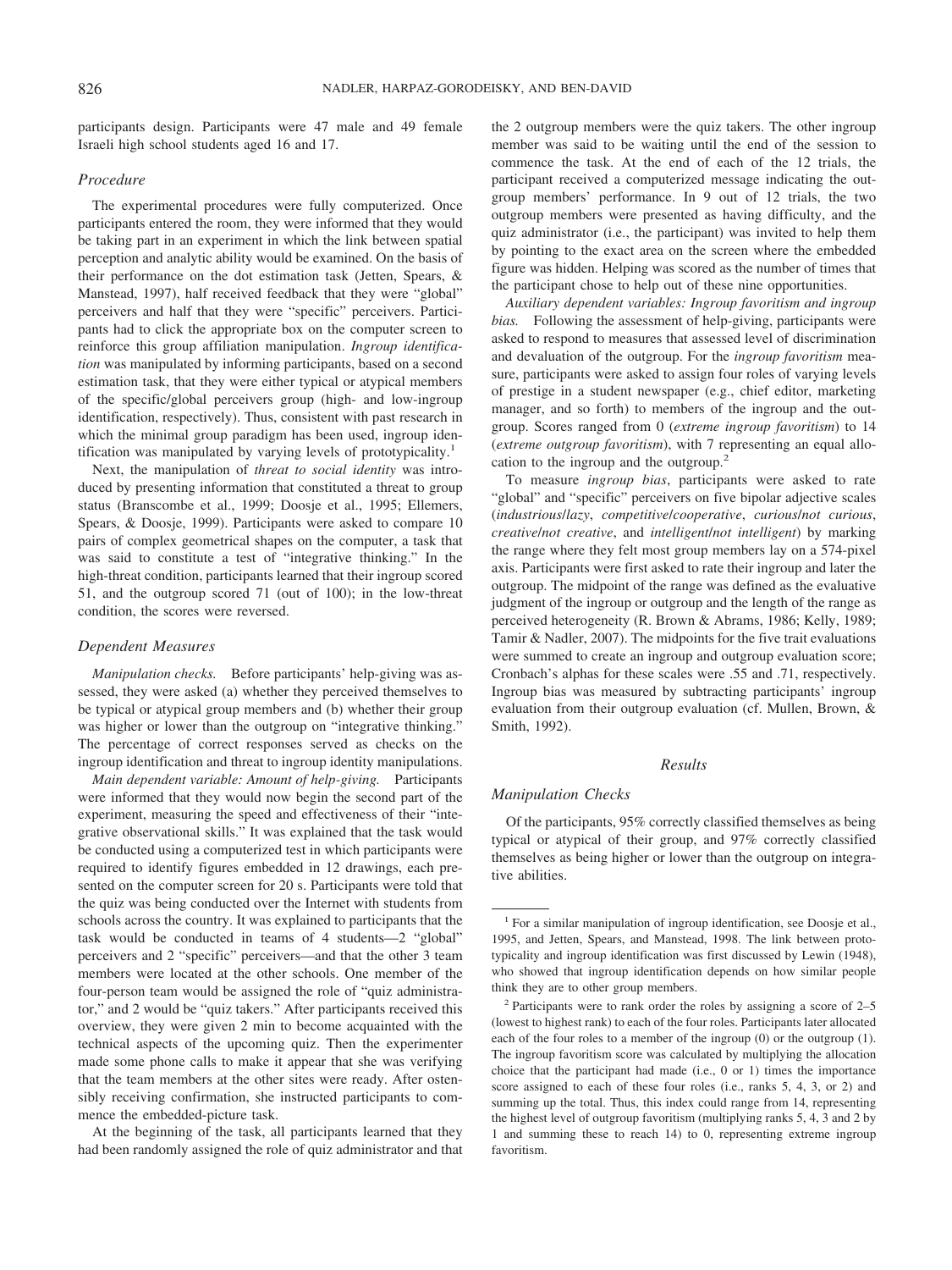#### *Main Dependent Measure: Help-Giving*

A 2 (high- vs. low ingroup identification)  $\times$  2 (high- vs. low threat) analysis of variance (ANOVA) on amount of help-giving revealed a Threat  $\times$  Ingroup Identification interaction,  $F(1, 92)$  = 4.45,  $p < .05$ ,  $\eta^2 = .05$ . To pursue our findings for the prediction that only high identifiers would respond to a heightened identity threat by giving more help, we used orthogonal contrasts to compare helping under high- and low-threat conditions for high- and low identifiers separately. This analysis indicated that participants in the high-identification condition gave more help to the outgroup when it posed a relatively high than low threat to social identity  $(M = 4.30, SD = 2.40 \text{ and } M = 2.57, SD = 2.10, respectively)$ ,  $F(1, 45) = 7.80, p < .01, \eta^2 = .13$ . The amount of help given in the high-threat cell did not differ from the amount of help given in the low-threat cell in the low-identification condition ( $M = 3.36$ ,  $SD = 1.91$  and  $M = 3.46$ ,  $SD = 1.86$ , respectively),  $F(1, 47) < 1$ (see Table 1).

#### *Auxiliary Dependent Measures*

*Ingroup favoritism.* The mean ingroup favoritism score was  $4.62$  ( $SD = 3.02$ ), which was significantly lower than the 7.0 midpoint,  $t(95) = 7.73$ ,  $p < .001$ , indicating that participants exhibited a significant degree of ingroup favoritism. None of the other main or interaction effects were statistically significant.

*Ingroup bias and ingroup homogeneity.* A 2 (high- vs. low ingroup identification)  $\times$  2 (high vs. low threat) ANOVA found no significant main or interaction effects on this measure. A paired samples *t* test revealed that participants evaluated the ingroup more positively than the outgroup,  $t(78) = 6.31, p < .001$  ( $M = 89.85$ ,  $SD = 69.92$  and  $M = 7.67$ ,  $SD = 88.68$ , respectively, on a scale of computer pixels ranging from  $+287$  to  $-287$ ). A similar ANOVA on perceived homogeneity scores of the ingroup and outgroup revealed that participants in the high-identification condition perceived the ingroup and the outgroup as more homogenous ( $M = 120.16$ ,  $SD = 64.76$  and  $M = 164.63$ ,  $SD = 120.64$ , respectively),  $F(1, 71) = 5.05$ ,  $p < .05$ ,  $\eta^2 = 0.07$ , than participants in the low-identification condition  $(M = 129.98, SD = 66.00)$ and  $M = 182.13$ ,  $SD = 121.89$ , respectively),  $F(1, 71) = 5.97$ ,  $p <$ .05,  $\eta^2 = 0.07$ . None of the other main or interaction effects were significant.<sup>3</sup>

An examination of the relationships between amount of help given, ingroup favoritism, and outgroup devaluation indicated that the more participants helped the outgroup, the more they were later

Table 1

*Average Amount of Help Given to the Outgroup as a Function of Ingroup Identification and Level of Threat to Ingroup Identity in Study 1 (N = 96)* 

| Ingroup identification |                          |  |
|------------------------|--------------------------|--|
| Low                    | High                     |  |
| 3.46(1.86)             | 2.57(2.10)<br>4.30(2.40) |  |
|                        | 3.36(1.91)               |  |

*Note*. Help-giving ranged from 0 to 9. Higher scores indicate a greater amount of help-giving. Standard deviations appear in parentheses.

willing to give its members influential roles in the newspaper  $(r =$ .26,  $p < .01$ ; i.e., the lower their ingroup favoritism) and the less they subsequently devalued them  $(r = -.30, p < .01)$ .

## *Discussion*

Participants provided most help to the outgroup when they identified with the ingroup and when the outgroup posed a threat to their social identity. This finding supports the hypothesis that group members defend against threats to social identity by helping the source of this threat.

The pattern of correlations between measures of helping and measures of ingroup favoritism and outgroup devaluation support the logic of our interpretation. In this experiment, the measures of ingroup favoritism and outgroup devaluation were collected after participants had been given the opportunity to give help to the source of threat to their social identity. Therefore, these correlations suggest that when the motivation for positive ingroup distinctiveness had been satisfied by helping the source of threat, the drive to secure positive distinctiveness using unconstructive behaviors (i.e., discrimination and devaluation) diminished. Although the pattern of findings supports the logic of defensive helping, it should be treated with caution because of its correlational nature and because of the relatively low reliability coefficient of the measure of ingroup favoritism.

Last, the significant ingroup favoritism expressed by participants validates the minimal group manipulation that we used, and the finding that high identifiers perceived the ingroup and the outgroup as more homogenous supports the validity of the ingroup identification manipulation (cf. Doosje et al., 1995).

# Study 2

Although the findings of Study 1 support the predictions of defensive helping, they are susceptible to alternative interpretations. First, it is possible that increased helping in the highidentification/high-threat cell resulted from individual-level processes linking negative mood to helping (Cialdini, Darby, & Vincent, 1973) rather than from group-level processes aimed at achieving positive ingroup distinctiveness through helping. Second, greater helping in the high-threat condition may be interpreted as reflecting deference, albeit only by high-identifying ingroup members, toward an outgroup represented as having higher status (i.e., an outgroup that was said to have surpassed the ingroup on a relevant dimension of comparison).

In Study 2, we assessed two characteristics of defensive helping: (a) the target of help and (b) the lack of responsiveness to recipients' actual need. In this study, we compared the amount of help given by high and low identifiers who experienced a threat to their ingroup identity with three types of outgroups: the outgroup that served as the source of the threat, a third-party outgroup that was

<sup>&</sup>lt;sup>3</sup> Because these perceptions could have been affected by the actual amount of help given to the outgroup member, we performed a  $2 \times 2 \times$ 2 analysis of covariance on the perceived homogeneity of the ingroup and outgroup, using amount of help as a covariant. The main effect for ingroup identification remained significant in both of these analyses:  $F(1, 70) =$ 4.98,  $p < .05$ , for the measure of ingroup homogeneity and,  $F(1, 70) =$ 6.13,  $p < .05$ , for the measure of outgroup homogeneity.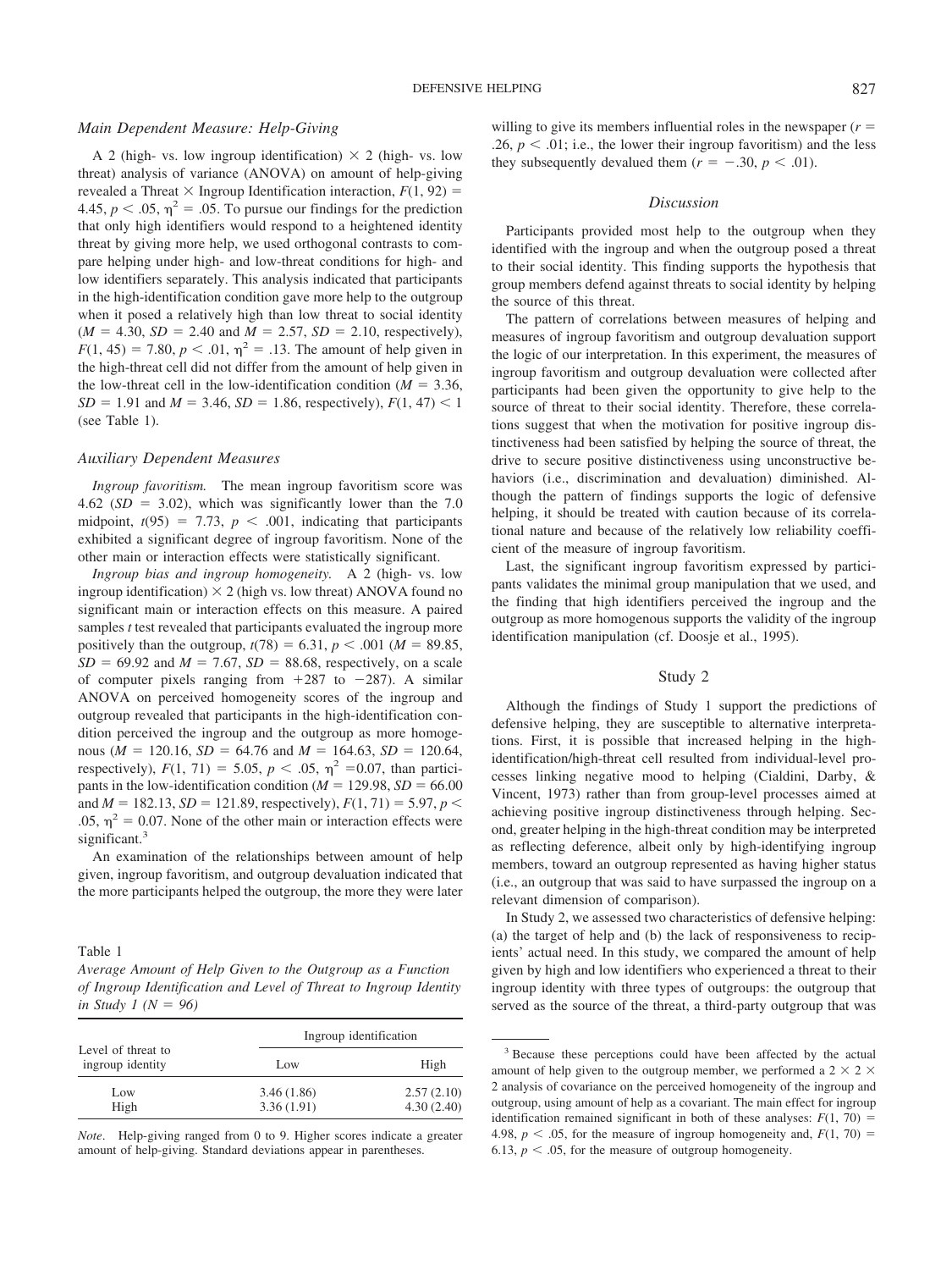unrelated to the source of the threat, and an outgroup under a no-threat control condition.

Because defensive helping is driven by the helper's desire to establish the ingroup's relative advantage, it should be relatively nonresponsive to the recipient's state of need. Participants who use help most defensively (strong identifiers helping a threatening outgroup) were expected to offer relatively high levels of help on both easy and difficult problems, whereas participants in other groups were expected to calibrate their helping efforts to the difficulty of the problem at hand.

Study 2 was designed to extend the validity and generalizability of defensive helping in a number of ways. First, we measured participants' collective self-esteem in the context of a real ingroup—their high school—rather than of an experimentally induced group. Second, we measured both collective and PSE and predicted that collective self-esteem, but not personal self-esteem, would moderate the amount of help extended to the threatening outgroup. This would further bolster the interpretation that increased helping reflects an attempt to protect social, rather than personal, identity.

## *Method*

#### *Design and Participants*

The experiment consisted of a 2 (high- vs. low ingroup identification)  $\times$  3 (recipient of help is a threatening target vs. nonthreatening target vs. control) between-participants design. Participants were 31 male and 36 female Israeli high school students, aged 16 and 17.

## *Procedure*

The study was presented as an investigation of the links between attitudes, cognitive-perceptual abilities, and school performance. Participants were told that the study was being supported by the Ministry of Education and was being conducted simultaneously at many schools across the country. They were also told that to help them become familiar with some of the other schools taking part in the study, they would be receiving information about the scholastic achievements of those schools and their performance on an embedded figure task that they would later carry out themselves.

After filling out measures of identification with their school and a PSE scale, threat to social identity was manipulated by giving participants information about the scholastic achievements of two similar schools that were ostensibly taking part in the same study. In the two threat conditions, participants were told that on various indices (e.g., creative thinking, logical analysis ability, general knowledge, and the like), one school scored similar to theirs, whereas the other school scored substantially higher. Participants in the no-threat control condition were told that the other two schools were similar to their school in overall scholastic abilities.

The experimental task and procedures were similar to those carried out in Study 1, except that in Study 2 these were not computerized. All participants were told that to increase their familiarity with the task, they would receive "sample information" about the performance of one of the other two schools on the embedded figure items.

Ingroup identification was measured using the overall score of an adapted version of the CSE (Luhtanen & Crocker, 1992), which was reworded to assess attitudes toward the participants' school. The total CSE score has been used in past research as an index of ingroup identification (i.e., Shah, Kruglanski, & Thompson, 1998) and was internally reliable (Cronbach's  $\alpha = .83$ ). There were no significant differences between the three experimental groups on this measure,  $F(2, 64) = 1.55$ , *ns*.

Following the observation of Leach et al. (2008) that *satisfaction* with group membership is distinctly related to the defense of group identity, this variable was also used (i.e., the sum of public and private CSE subscales) as an index of ingroup identification. The satisfaction score was internally reliable (Cronbach's  $\alpha$  = .81), and there were no significant differences between the three groups on this measure,  $F(2, 64) = 1.36$ , *ns*. Thus, the main hypothesis regarding defensive helping were assessed using both the overall CSE scores and the satisfaction scores as indices of ingroup identification.

PSE was assessed using the 10-item Rosenberg Self-Esteem scale (Rosenberg, 1965; e.g., "I have a positive attitude about myself"). Internal reliability was satisfactory (Cronbach's  $\alpha = .73$ , and the three experimental groups did not differ on this measure  $(F < 1)$ .

#### *Dependent Variables*

*Manipulation checks.* The effectiveness of the threat manipulation was assessed using two measures. The first asked participants to answer the question: "On the basis of the information just given, are the abilities of students in your school *higher than*/ *similar to*/*lower than* the abilities of students in School X?" The second measure assessed participants' affective state after they received the information about the scholastic achievement of the other schools, using four bipolar items: good/bad, pleasant/ unpleasant, bothered/not bothered, and hurt/not hurt (Cronbach's  $\alpha = .86$ ).

*Main dependent variable: Amount of help-giving.* Participants were informed that the student from the other school was having difficulty on 8 of the 10 embedded figure items and that because in previous runs participants were allowed to help each other, they could now choose to do the same. Participants received the solution to the embedded figure item and could send a message to the other student indicating the exact location of the hidden figure, with the experimenter as intermediary. To highlight the intergroup nature of this act of help, it was indicated that the assistance, if given, would be relayed by the experimenter on behalf of the participant's entire school. The *target of help* was manipulated by varying the school affiliation of the outgroup member who needed help. In the threatening-outgroup condition, participants learned that the other student belonged to the higher achieving school, whereas in the nonthreatening-outgroup and control conditions, they learned that the other student attended a school where scholastic achievements were similar to those of their own school.

Participants were told that in the future they would perform the embedded figure test and that another student, from a different school, would receive information about their performance. To mitigate considerations of future reciprocity, the experimenters emphasized that in the future stage of the experiment, participants would be paired up randomly via computer with a student from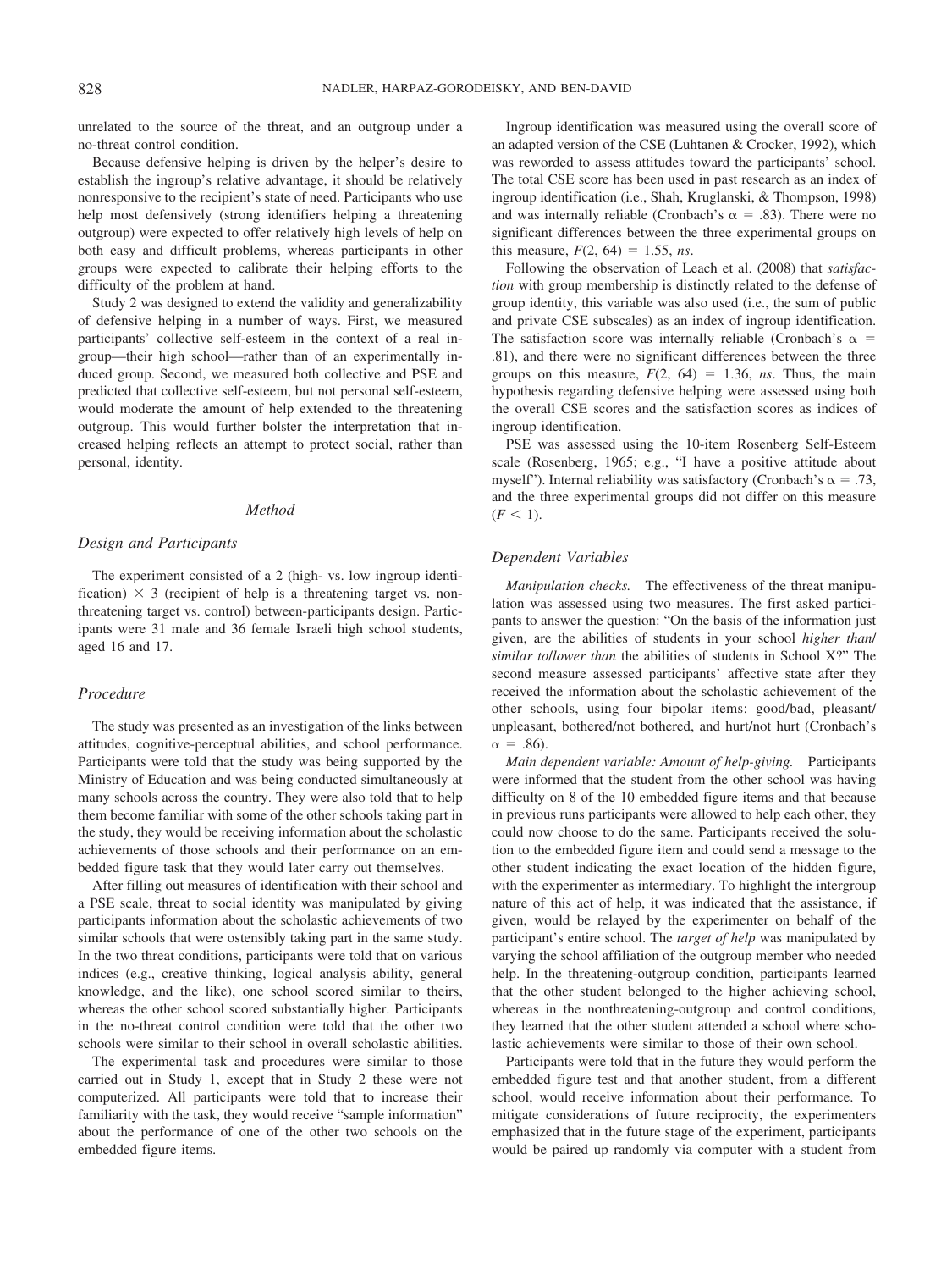one of hundreds of other participating high schools across the country. The central dependent variable of the study was whether participants chose to help the other school on each of the eight drawings.

*Perceived difficulty of the task.* Participants were asked to rate the difficulty of locating each of the eight embedded figures for which the other student required help on a 7-point scale ranging from 1 (*very easy*) to 7 (*very difficult*). There were no differences between the three groups on the perceived difficulty of the problems  $(F < 1)$ .

# *Results*

#### *Manipulation Check*

All participants in the low- and high-threat conditions indicated that their school was academically inferior to the threatening outgroup and academically similar to the nonthreatening and control outgroups. The effectiveness of this manipulation was corroborated by the significant differences in affect scores across the three groups,  $F(2, 64) = 7.24$ ,  $p < .001$ ,  $\eta^2 = .19$ . Post hoc tests revealed that participants in the two threat groups had significantly lower affect  $(M = 3.40, SD = 0.96)$  than participants in the no-threat control condition ( $M = 5.10$ ,  $SD = 0.48$ ),  $F(1, 65) =$  $57.60, p < .001, \eta^2 = .47.$ 

## *Main Dependent Variable: Help-Giving*

Participants were divided into high- and low-identification groups on the basis of a median split of their ingroup identification scores  $(M = 5.02, SD = 0.45 \text{ and } M = 3.70, SD = 0.61,$ respectively). The eight drawings on which help could be given were divided, based on the participants' average perceived difficulty, into a group of four easy and four difficult problems  $(M =$ 2.24,  $SD = 1.28$  and  $M = 3.35$ ,  $SD = 1.19$ , respectively),  $t(65) =$ 6.41,  $p < .001$ .

We conducted a 3 (group)  $\times$  2 (CSE)  $\times$  2 (problem difficulty) ANOVA, where the first two factors were between-subjects, and the third was a within-subject factor on amount of help-giving. This analysis revealed a significant main effect for group, *F*(2,  $(61) = 25.18, p < .001, \eta^2 = .42$ , indicating that participants in the threatening-outgroup condition  $(M = 5.80, SD = 1.30)$  provided

more help to the outgroup than those in the nonthreateningoutgroup ( $M = 2.90$ ,  $SD = 1.40$ ) and control ( $M = 3.55$ ,  $SD =$ 1.34) conditions. This finding supports our main assertion that in the context of helping under conditions of threat to social identity, greater helping directed at the outgroup is a defensive tactic, reflecting the motivation for positive ingroup differentiation from the threatening group. If helping were motivated by mood repair rather than by social defense, we would have observed similarly high helping scores for the two threat groups, and for both groups to exceed the no-threat control group. A main effect for problem difficulty,  $F(1, 61) = 47.80, p < .001, \eta^2 = .37$ , indicates that more help was given on difficult than on easy problems ( $M = 2.68$ ,  $SD = 1.18$  and  $M = 1.38$ ,  $SD = 1.28$ , respectively).

The significant Group  $\times$  Problem Difficulty interaction,  $F(2,$  $(61) = 5.50, p < .01, \eta^2 = .09$ , should be interpreted in light of a significant three-way Group  $\times$  Problem Difficulty  $\times$  Ingroup Identification interaction,  $F(2, 61) = 3.66$ ,  $p < .05$ ,  $\eta^2 = .06$ . To interpret this interaction, we conducted a 2 (problem difficulty)  $\times$ 3 (group) between-within ANOVA for high and low identifiers separately. For low identifiers, more help was given on difficult than on easy problems,  $F(1, 35) = 13.19$ ,  $p < .001$ ,  $\eta^2 = .27$ . Neither the main effect for group,  $F(2, 35) < 1$ , nor the Group  $\times$ Problem Difficulty interaction,  $F(2, 35) < 1$ , was significant (means for helping on difficult problems were  $3.00$   $[SD =$ 1.22] 1.70,  $[SD = 1.30]$  and 2.33  $[SD = 1.60]$ ; means for helping on easy problems were 2.09  $[SD = 1.22]$ , 0.70  $[SD = 0.93]$ , and  $1.11$  [ $SD = 1.00$ ] for the threatening-outgroup, nonthreateningoutgroup, and no-threat control condition, respectively).

The equivalent analysis for high identifiers revealed a significant Group  $\times$  Problem Difficulty interaction,  $F(2, 26) = 15.71$ ,  $p < .001$ ,  $\eta^2 = .44$ . This interaction indicates that although the amount of help given on difficult versus easy problems did not differ in the threatening-outgroup condition ( $M = 3.19$ ,  $SD = 0.78$ and  $M = 3.10$ ,  $SD = 0.75$ , respectively), participants offered more help for difficult than for easy problems in the nonthreateningoutgroup ( $M = 2.88$ ,  $SD = 1.00$  and  $M = 0.75$ ,  $SD = 0.70$ , respectively) and the control ( $M = 3.10$ ,  $SD = 0.78$  and  $M = 0.40$ ,  $SD = 0.70$ , respectively) conditions. As can be seen in Figure 1, when the target of help embodied the source of the threat to social identity, high identifiers gave the same amount of help for difficult problems as for easy ones.



*Figure 1.* Helping and threat to social identity: Amount of help given by high identifiers to a nonthreatening outgroup, a threatening outgroup, and in a no-threat control condition on easy versus hard problems in Study 2  $(N = 33)$ . Help-giving ranged from 0 to 4. Higher scores indicate a greater amount of help.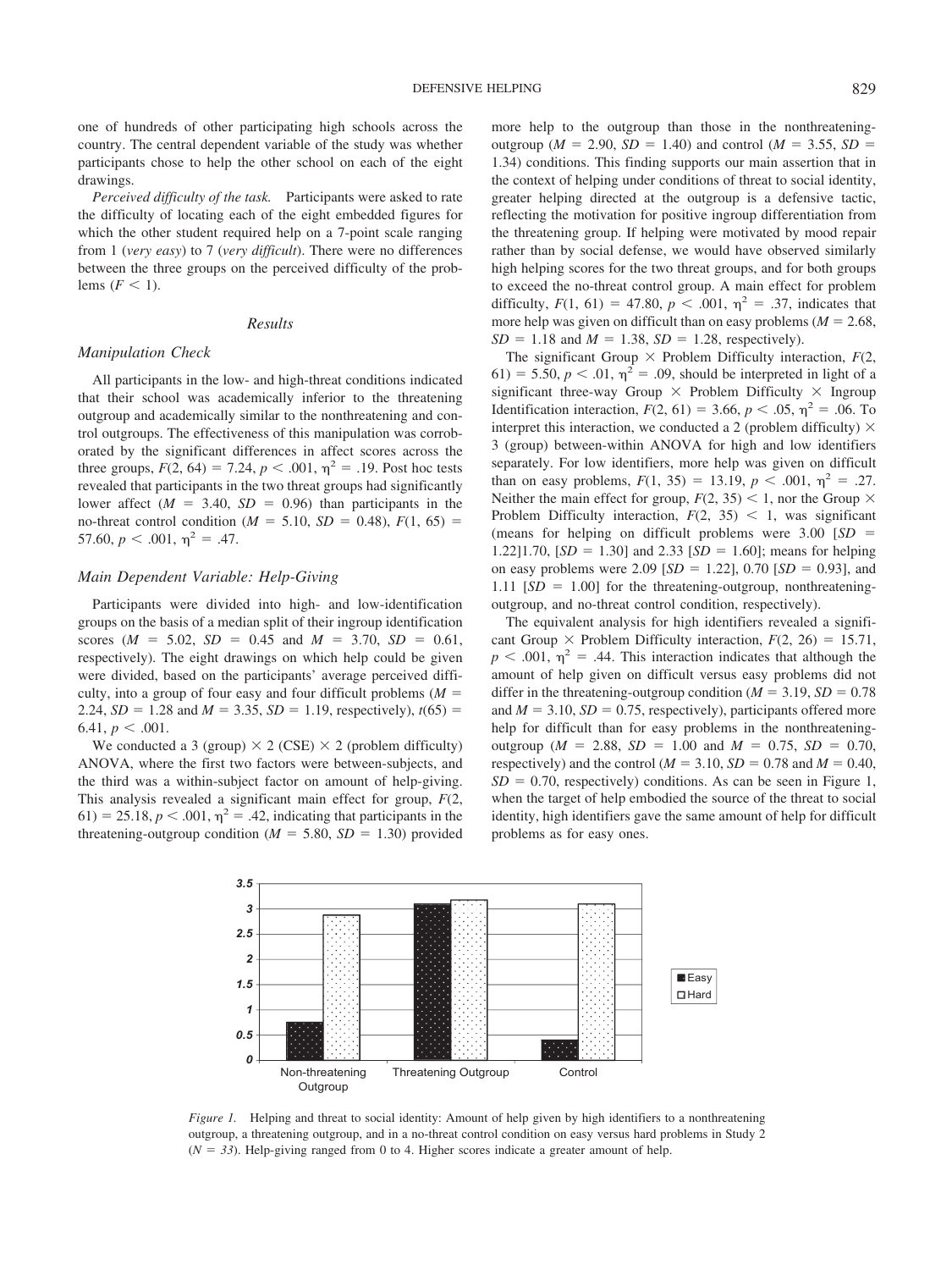We expected that the CSE  $\times$  Group interaction would be significant for easy problems and insignificant for difficult problems. Because CSE (i.e., ingroup identification) is a continuous variable, we assessed this hypothesis using a hierarchical regression model (Baron & Kenny, 1986). In line with expectations, the  $CSE \times$  Group interaction term was significant for easy problems  $(\beta = .25)$ ,  $t(66) = 2.39$ ,  $p < .05$ , whereas the parallel interaction term was insignificant for difficult problems ( $\beta$  = .12),  $t(66)$  = 0.92, *ns*.

The use of satisfaction scores as an index of ingroup identification yielded a similar empirical pattern. Here, too, the Satisfaction  $\times$  Group interaction approached significance for easy problems ( $\beta$  = .20),  $t(65) = 1.80, p = .08$ , and was nonsignificant for difficulty problems ( $\beta = .04$ ),  $t(65) = .30$ , *ns*.

## *The Role of PSE*

We conducted a 2 (problem difficulty)  $\times$  3 (group)  $\times$  2 (PSE) between-within ANOVA on amount of help-giving, for which PSE served as the dependent variable. Neither the main effects for PSE nor any of the interactions involving self-esteem were significant. Using a hierarchical regression model, the Group  $\times$  PSE interaction was insignificant ( $\beta = .09$ ),  $t(63) = 0.85$ , *ns*.

#### *Discussion*

The principal finding of Study 2 was that the greatest amount of help was given when the target of help was the source of threat to social identity. This replicates the finding of the first experiment. Furthermore, the findings that such help is determined by the specific target of help, and is characterized by a relatively unconstructive response to the recipient's need, supports the interpretation that such help is aimed to rehabilitate an imperiled social identity.

Consistent with our conceptualization, the findings indicate that significantly more help was given to the outgroup that embodied a threat than to outgroups that did not pose a threat. This was true for outgroups in the threat and no-threat control conditions. Because high-threat participants did not offer the same amount of help to neutral outgroups as they did to the threatening outgroup, the interpretation that greater help was roused by negative affect or some other psychological process can be ruled out.

We proposed that because defensive helping is a strategy to ameliorate threats to social identity, helpers would demonstrate scant consideration of recipients' actual need. Consistent with this prediction, high identifiers gave similarly high amounts of help to the threatening outgroup on problems they thought were easy as for those they viewed as difficult.

The finding that differences in collective self-esteem moderated the link between threat to group identity and help-giving, whereas differences in PSE did not, further supports the interpretation that different levels of help-giving reflect differential threats to *social* identity. Finally, this experiment replicated the findings of Study 1 with real groups, thus extending the external validity of its results (for discussions of the importance of replicating group effects with real groups, see Mlicki & Ellemers, 1996, and Mullen et al., 1992).

# Study 3

The first two studies supported the idea that extending help to an outgroup can be driven by ingroup members' desire to defend social identity against an external threat. In Study 3, we explored the phenomenon of defensive helping in the context of relationships between structurally high- and low-status groups. We examined patterns of defensive helping by a structurally high-status group upon learning that its advantaged position vis-à-vis a lowstatus outgroup was jeopardized. The predictions for Study 3 were based on the IHSR model, which states that when intergroup status relations are perceived to be relatively insecure (i.e., unstable and/or illegitimate), members of high-status groups will maintain their social advantage by giving relatively more dependencyoriented help to the low-status group. Thus, this study also bears on our prediction regarding the third characteristic of defensive helping—namely, its taking the form of dependency- rather than autonomy-oriented help.

A second goal of this experiment was to explore how selfcategorization processes affect defensive helping. The common ingroup identity model asserts that when group members perceive the ingroup and the outgroup as sharing a common group identity, they are less likely to exhibit ingroup favoritism and outgroup devaluation (Gaertner & Dovidio, 2000) and more likely to help an outgroup member (Dovidio, Gaertner, Validzic, Matoka, Johnson, & Frazier, 1997). Applied to the present context, this suggests that under conditions of unstable status, members of the high-status group will be less motivated to engage in defensive helping by providing the low-status group with dependency-oriented help when the separate identities of each group are made salient than when these identities are framed under an overarching group identity.

# *Method*

## *Design and Participants*

Participants were 52 male and 40 female students at a prestigious high school in Israel's southern Negev region, ages 17 and 18. The experiment consisted of a 2 (stable vs. unstable status hierarchy)  $\times$  3 (separate identities vs. common identity vs. control) between-participants design. There were 15–16 participants per cell, and the gender ratio was comparable in all six cells.

# *Procedure*

The experiment was described as part of a research program to develop new psychological tools for making placement decisions in elite Israel Defense Forces units. Because all participants were about 1 year away from commencing their mandatory military service, this was a highly relevant task for them. Participants were informed that the study was being conducted at various high schools throughout the country and that because of procedural considerations, the research would be carried out in pairs of schools, where the pairing of schools was random. The students then learned that their school had been paired with another school in the same geographical region (i.e., the Negev region). The other school had an inferior academic reputation and less prestige than the participants' own school. The structural status differences between the two schools were ascertained by asking 10 educators from the Negev region to rank the prestige and status of the two schools. Of these 10 educators, 9 ranked the participants' school as more prestigious, and 1 person ranked them as equal in prestige.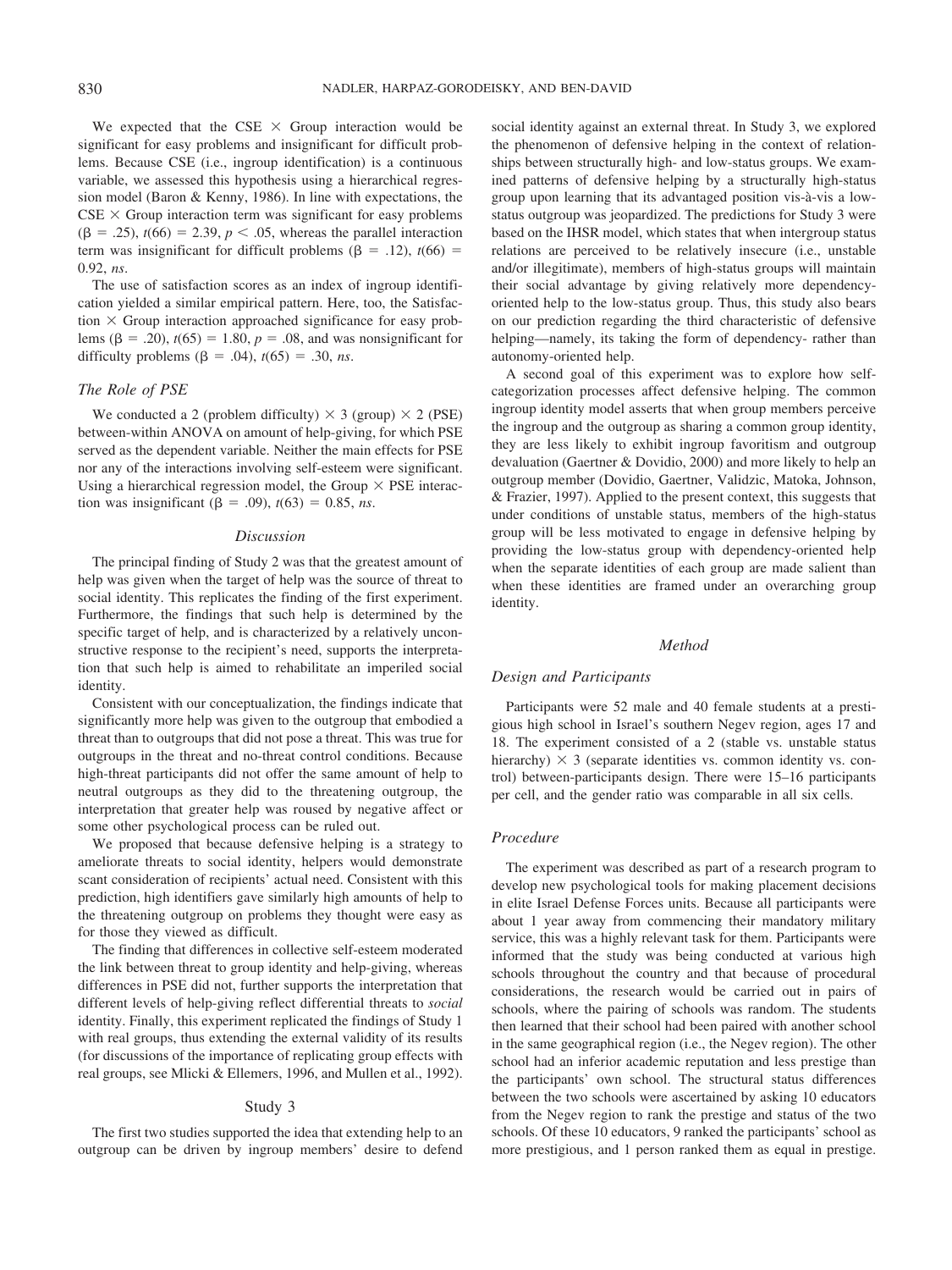Participants were then told that the test would consist of three sections assessing different psychological skills (e.g., "generalized logical-verbal ability").

The experimenter then proceeded to describe the first section of the test, which in fact served as a manipulation of levels of self-categorization. Participants were asked to read a page containing information on which they would later answer a few questions. In the separate identities condition, the section focused on the participants' high school and its unique character among high schools in Israel. In the common identity condition, the section focused on the special qualities of schools in the southern Negev region in Israel. Participants in the control condition read a short section on an unrelated topic. Subsequently, participants were asked general questions about the section they had just read. One of the items, which served as a manipulation check on the levels of categorization manipulation, required participants to choose which of four diagrams best represented the relationship between their school and other schools in the Negev region. The diagrams depicted pairs of progressively overlapping circles (i.e., the pair of circles in the first diagram were depicted as entirely separate and in the fourth as overlapping almost completely; see Schubert  $\&$ Otten, 2002, and Tamir & Nadler, 2007).

Following this, the experimenter introduced the second test section, which in fact manipulated the stability of intergroup status relations. Participants were told that this section would assess their ability to deal with specific information about objects in the outside world and would involve a short text followed by some questions. Participants were then given details about the achievements of the outgroup over the past 5 years. In the stable status condition, they learned that the relative performance and overall position of the low-status outgroup had not changed, whereas in the unstable status condition, they learned that the other school had been steadily improving over the past 5 years. Following this, participants were asked to answer several general questions about the section they had just read. The check on the status stability manipulation consisted of ratings of agreement with the statement, "In a few years, there will be no real difference between [*the ingroup*] and [*the outgroup*]," on a 7-point scale ranging from 7 (*strongly agree*) to 1 (*strongly disagree*).

The third section of the study constituted the main measure—the extension of autonomy- or dependency-oriented help to the outgroup. Participants were given a form containing 14 analogy problems. Six of the items on the form were marked to indicate that a student from the other school was having difficulty solving that problem. The students were told that because this phase of the study assessed decision-making behavior and not problem-solving abilities, they need not try to solve the problem that the other student was supposedly working on and that, therefore, the correct answers had been marked next to each question. They were then asked to decide whether to help the outgroup member. To do so, participants were given a separate form containing each of the six items and were asked to indicate for each problem whether they would choose to provide the other student with (a) the full solution to the question (i.e., dependency-oriented help), (b) a hint that would allow the other person to solve the problem on their own (i.e., autonomy-oriented help), or (c) no help at all. It was explained to the participants that their decisions would be presented to the other side as those made by a member of their school. The number of items on which participants chose to provide dependency- or autonomy-oriented help served as the major dependent measure.

## *Results*

# *Manipulation Checks*

*Level of categorization.* A one-way ANOVA on the perceived overlap between the participants' school and other schools in the Negev region was significant,  $F(2, 87) = 33.4$ ,  $p < .001$ ,  $\eta^2 = .43$ . Planned comparisons revealed that, as intended, participants in the common identity condition had a higher overlap score ( $M = 3.54$ ,  $SD = 0.57$ ) than students in the separate identities condition ( $M =$ 2.27,  $SD = 0.74$ ),  $t(89) = 7.5$ ,  $p < .001$ . The mean score in the control condition ( $M = 3.44$ ,  $SD = 0.66$ ) was significantly higher than in the separate identities condition ( $M = 2.27$ ,  $SD = 0.74$ ),  $t(89) = 6.9, p < .001$ , but did not significantly differ from the common identity condition ( $M = 3.54$ ,  $SD = 0.57$ ). The absence of a significant difference between the control and the common identity groups may be due to a ceiling effect, as means were at the high end of the 4-point scale.

*Status stability.* Participants in the unstable status condition expressed stronger agreement that the two schools would be relatively equal in the future ( $M = 6.08$ ,  $SD = 1.4$ ) than participants in the stable status condition ( $M = 2.40$ ,  $SD = 1.15$ ),  $F(1, 84) =$ 179.4,  $p < .001$ ,  $\eta^2 = .67$ . The main effect for level of categorization and the Stability  $\times$  Level of Categorization interaction were not significant.

## *Help-Giving*

We measured help-giving separately by the amount of dependency-oriented and autonomy-oriented help that participants chose to provide.

*Dependency-oriented help.* A 2 (status stability)  $\times$  3 (level of categorization) ANOVA on the amount of dependency-oriented help offered revealed main effects for status stability,  $F(1, 86) =$ 4.92,  $p < .05$ ,  $h^2 = .05$ , and level of categorization,  $F(2, 86) =$ 12.59,  $p < .001$ ,  $\eta^2 = .22$ . The Status Stability  $\times$  Level of Categorization interaction was statistically significant,  $F(2, 86) =$ 4.12,  $p < .05$ ,  $\eta^2 = .08$ . This interaction is due to the finding that although amount of help did not differ between the three categorization levels under the stable status condition,  $F(2, 86) = 1.33$ , *ns* (for separate identities,  $M = 1.8$ ,  $SD = 1.6$ ; for commoniIdentity,  $M = 1.0$ ,  $SD = 1.19$ ; and for the control condition,  $M = 1.12$ ,  $SD = 1.14$ ), they did differ in the unstable status condition,  $F(2, 1.14)$ 86) = 13.29,  $p < .001$ ,  $\eta^2 = .38$ . A contrast analysis in the unstable status condition indicated that participants in the separate identities condition gave more dependency-oriented help  $(M =$ 3.46,  $SD = 1.5$ ) than participants in the control condition ( $M =$ 1.9,  $SD = 1.9$ ),  $t(46) = 2.7$ ,  $p < .001$ , who in turn gave more help than participants in the common identity condition  $(M = 0.53)$ ,  $SD = 0.9$ ,  $t(46) = 2.5$ ,  $p < .001$ .

*Autonomy-oriented help.* A 2 (stable vs. unstable status)  $\times$  3 (separate identities vs. common identity vs. control) ANOVA yielded a main effect for level of categorization,  $F(2, 86) = 7.46$ ,  $p < .001$ ,  $\eta^2 = .14$ , and a significant Status Stability  $\times$  Level of Categorization interaction,  $F(2, 86) = 3.59$ ,  $p < .05$ ,  $\eta^2 = .07$ . Subsequent analyses indicated that whereas the three level-of-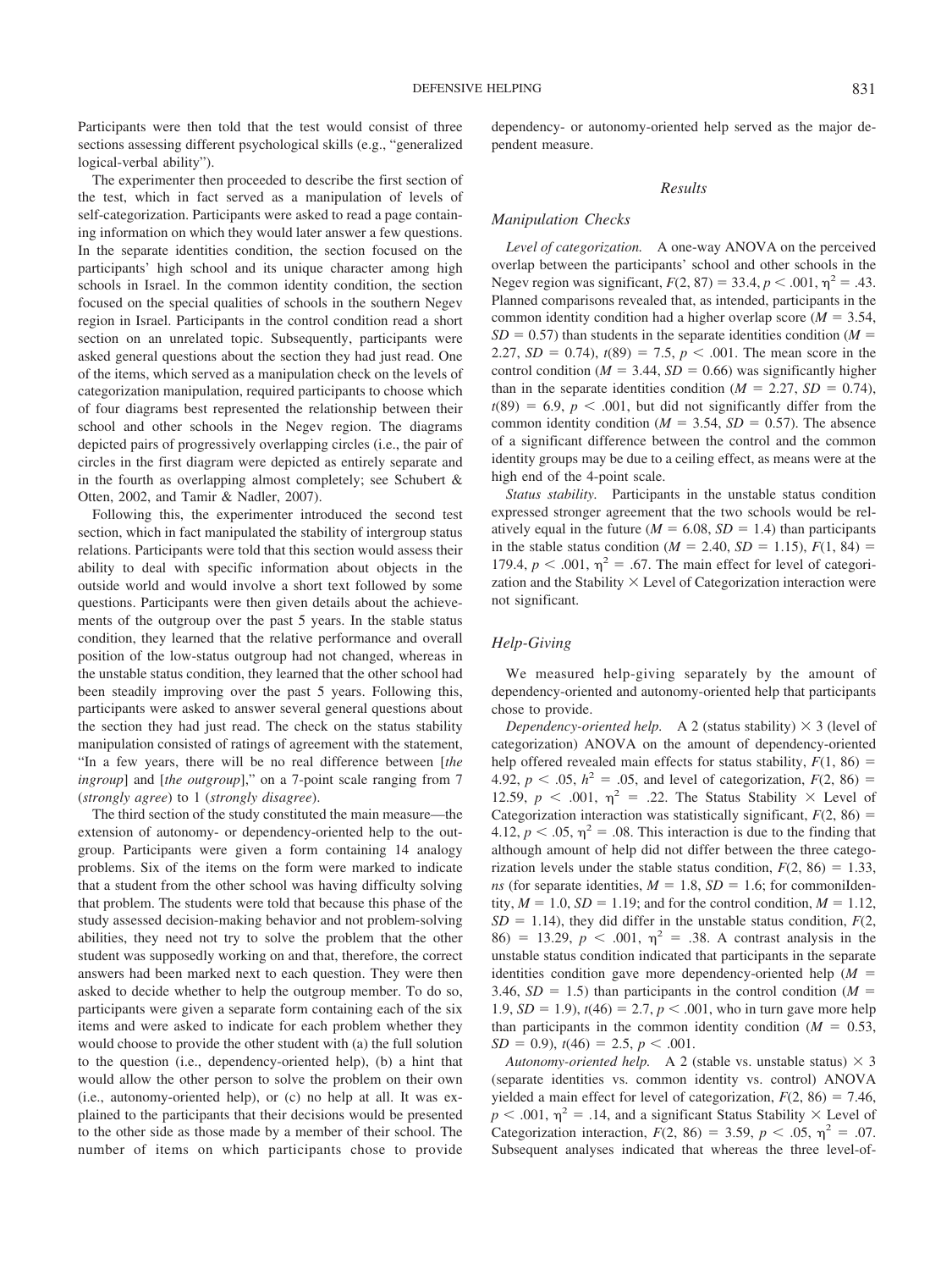gategorization groups did not differ in the stable status condition,  $F(2, 86) < 1$  (for separate identities,  $M = 3.2$ ,  $SD = 2.1$ ; for common identity,  $M = 3.6$ ,  $SD = 1.9$ ; for the control condition,  $M = 3.2$ ,  $SD = 1.55$ ), help-giving differed between the three groups in the unstable status condition,  $F(2, 86) = 12.77$ ,  $p <$ .001,  $\eta^2 = .37$ . An examination of cell means indicated that this difference was due to greater autonomy-oriented help in the common identity condition ( $M = 4.66$ ,  $SD = 1.67$ ) than in the separate identities ( $M = 1.86$ ,  $SD = 0.99$ ) and control ( $M = 2.43$ ,  $SD =$ 1.96) conditions,  $t(46) = 3.86$ ,  $p < .001$ . The means in the separate identities and control conditions did not differ significantly from each other,  $t(46) < 1$ , *ns*.

Finally, we correlated participants' extension of dependencyand autonomy-oriented help with their perception that the difference between their school and the other school would disappear in the foreseeable future, measured by the stability manipulation check. The perception that the status gap would disappear was positively correlated with the extension of dependency-oriented help in the unstable status/separate identities cell ( $r = .59$ ,  $p <$ .001). Thus, among participants whose high status was most at risk, higher levels of threat were significantly correlated with the extension of dependency-oriented help. None of the other correlations were statistically significant (see Table 2).

#### *Discussion*

The findings demonstrate that members of structurally highstatus groups thwart threats to their social advantage by extending defensive help. The effects of status instability on defensive helping were dependent on level of self-categorization: Upon learning that status relations were unstable, participants who had been primed to think about the uniqueness of their group gave more dependency-oriented help and less autonomy-oriented help than those who saw both groups as similar, or those in the control condition. The significant correlation in this cell between dependency-oriented help and the perception of a waning ingroup advantage supports the defensive-helping interpretation.

Participants facing status instability who were primed to consider their commonality with the up-and-coming outgroup gave the outgroup more autonomy-oriented help and less dependencyoriented help than those whose group status was unstable but whose common identity was not primed. In effect, these participants declined to marshal defensive help toward enhancing the ingroup's positive distinctiveness or curbing the outgroup's progress toward equality. These findings support and extend the

Table 2

*Amount of Help Extended to the Outgroup Under the Condition of Unstable Status, by Type of Help and Induced Level of Categorization in Study 3 (* $N = 92$ *)* 

|                                          | Level of categorization  |                          |                          |
|------------------------------------------|--------------------------|--------------------------|--------------------------|
| Type of help                             | Separate<br>identity     | Common<br>identity       | Control                  |
| Autonomy oriented<br>Dependency oriented | 1.86(0.99)<br>3.46(1.59) | 4.66(1.67)<br>0.53(0.91) | 2.43(1.96)<br>1.93(1.94) |

*Note*. Standard deviations appear in parentheses.

predictions of the IHSR model because they show that although status instability can stir defensive help strategies, those effects can also be mitigated and transcended.

## General Discussion

The first studies in this research program demonstrate the validity of defensive helping as a social psychological phenomenon: Group members ameliorate a threat to ingroup identity by helping the outgroup that embodies the source of this threat. In the first study, we used ad hoc groups and experimentally induced different levels of ingroup identification, whereas in the second study, we used real groups and assessed existing levels of ingroup identification. The findings from the second and third studies support our conceptualization of the three characteristics of defensive help: It is directed at the source of threat to social identity (Study 2), it is relatively impervious to recipient need (Study 2), and takes a dependency-oriented form (Study 3). This need not imply that all three characteristics must be simultaneously present to qualify help as defensive. Defensive help may accord with any or all of these criteria depending on the options that are at hand.

The joint consideration of the three studies reinforces the generalizability of defensive helping as a social psychological phenomenon. Defensive helping occurs in experimental and real groups, and across different structurally and situationally determined intergroup status conditions. The findings of the third study indicate that in a stratified social environment, a high-status group may guard its relative prestige by providing dependency-oriented help to the outgroup that threatens to destabilize those structural status relations. The first two studies indicate that this also occurs when situational status difference is orchestrated, such as when ingroup members are informed that an outgroup surpasses them on a dimension of relevant comparison. In these studies, members of groups whose equal status was jeopardized worked to deflect this threat by directing help at the threatening source.

The finding that high-status group members who learned that their social advantage was relatively unstable gave the greatest amount of dependency-oriented help to the low-status group (Study 3) is consistent with the predictions of the IHSR model. Notably, such defensive help depended on the helpers' selfcategorization. Defensive help was highest when the separate identities of the groups were primed but lowest when perceptions of common group identity were induced.

The findings concerning the effects of self-categorization highlight the malleable nature of status security in the context of intergroup helping. When members of a high-status group categorize the social world into "us" and "them," the insecure status hierarchy imperils the group's advantaged position and precipitates defensive behaviors to protect social advantage. Past research within the social identity perspective has focused on patently injurious social behaviors, such as discrimination and devaluation of the outgroup, as mechanisms for maintaining positive ingroup distinctiveness. Our research suggests that the same outcome can be achieved by using a seemingly normative behavior— helping when such helping takes a defensive, dependency-oriented form. Furthermore, these findings suggest that when groups' separate identities are salient, high-status groups may use defensive helping as a "velvet glove" to maintain their social advantage (Jackman, 1994). This behavior may be especially characteristic of individ-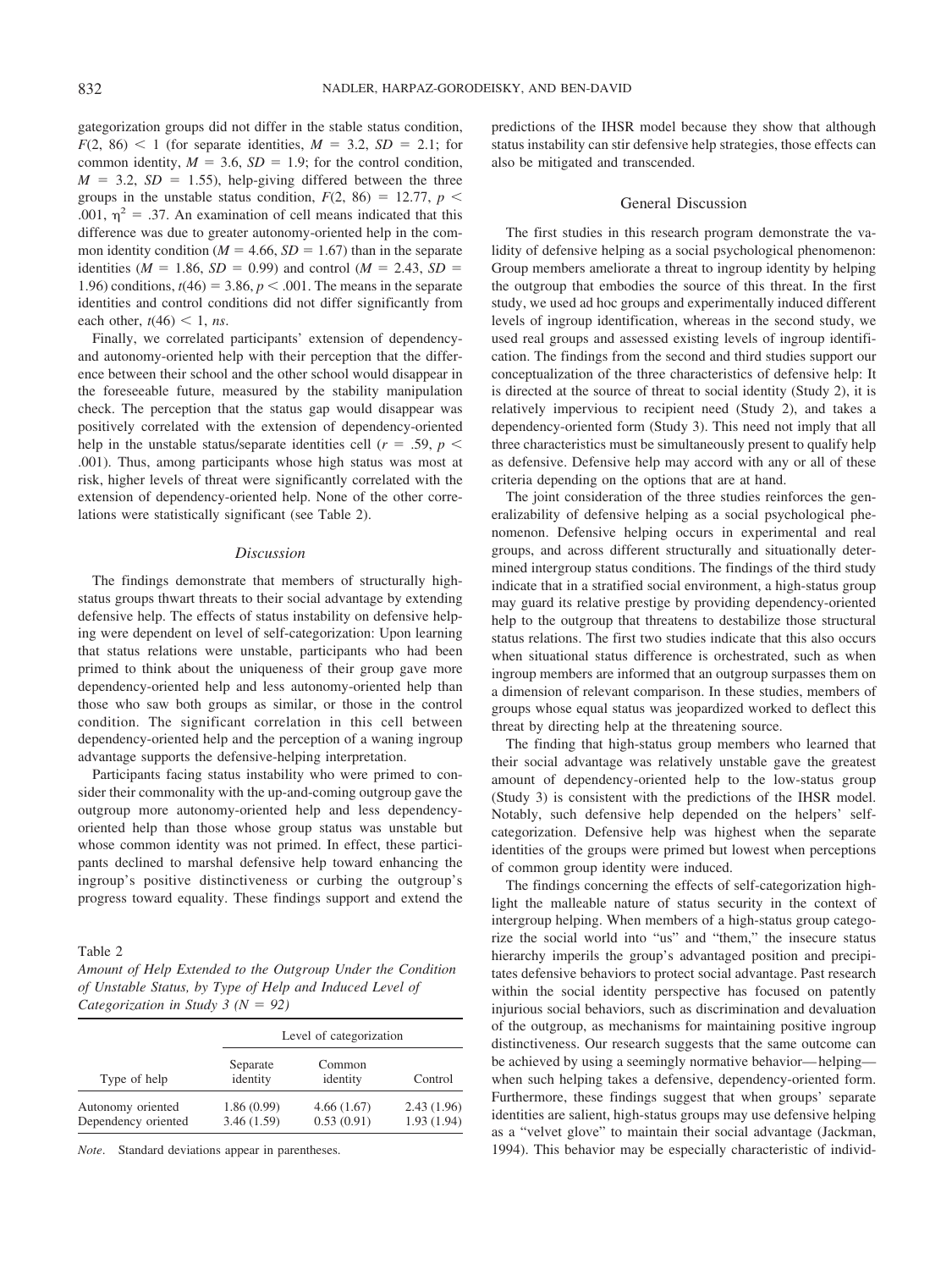uals who score high on the Social Dominance Orientation scale (SDO; Sidanius & Pratto, 1999), because high-SDO individuals are more likely to endorse the social hierarchy and to rebuff egalitarian attitudes and policies. In support of this, Halabi et al. (2008) found that high-SDO Israeli Jews offered more dependency-oriented help to members of the Israeli Arab minority than to fellow Israeli Jews in an equivalent experimental situation.

When high-status groups perceive they share an overarching common identity with an outgroup, they may provide the kind of empowering help that outgroups can use as a stepping-stone to greater equality. This may also suggest that when common group identity is salient, low-status, needy parties may be more willing to seek and receive assistance from a high-status outgroup as long as this help takes an autonomy-oriented form. Conversely, if members of disadvantaged groups discern the ulterior intentions of defensive help, they may be unwilling to seek or receive needed help (Halabi et al., 2008; Nadler & Halabi, 2006), thus increasing intergroup tensions. For example, in the post-Oslo cooperation projects between Israelis and Palestinians, the advantaged group (Israelis) often regarded its sharing of knowledge and resources as emblematic of its generosity and goodwill, whereas the disadvantaged group (Palestinians) often experienced these as humiliating reminders of its relative disadvantage (Nadler & Saguy, 2004). The events that unfolded from 2000 onward illustrate the inefficacy of these initiatives.

A real-world example of the dynamic of helping and categorization may be found in cases of international assistance between adversarial parties in the wake of a major natural disaster. An example of this is the humanitarian assistance sent by Greek government ministries to Turkey in the aftermath of the 1999 earthquake in that country. Although in regular times such offers of assistance are likely to have been turned down because of the associated implications of relative inferiority, this was not the case after the 1999 earthquake. Moreover, this assistance led to a thawing of tensions between these two adversarial countries. Viewed through the prism of the present analysis, this example suggests that the trauma of an unexpected natural disaster may elicit the common identity category of "human beings" who are equally imperiled by the forces of nature. This, in turn, allows intergroup helping relations to move beyond competition, status concerns, and inequality to relations of genuine caring by the giver for the welfare and eventual equality of the recipient.

The seemingly opposite behaviors of defensive helping versus discrimination and devaluation of the outgroup are driven by the same underlying motivation to maintain positive ingroup distinctiveness in the face of a threat to ingroup identity. Because the participants in the studies described herein were not offered a choice of helping versus discriminating against the threatening outgroup, the question as to the conditions under which either of these two behavioral routes will be used remains unanswered. To approach this question, we suggest applying the principle of relative cost and benefit. Although social psychological research typically focuses on the use of discrimination and devaluation to achieve positive ingroup distinctiveness (Tajfel & Turner, 1986), such explicit strategies may be impracticable or costly to reputation in the face of prohibitive social norms, and in socially progressive periods may be censured outright (e.g., Pettigrew & Meertens, 1995). When normative pressure forces the pursuit of relative advantage underground, high-status groups may resort to

seemingly inoffensive forms of paternalistic dominance (Jackman, 1994; Jackman & Crane, 1986), of which defensive helping is one such strategy.

#### References

- Baron, R. M., & Kenny, D. A. (1986). The moderator-mediator variable distinction in social psychological research: Conceptual, strategic, and statistical considerations. *Journal of Personality and Social Psychology, 51,* 1173–1182.
- Batson, C. D. (1991). *The altruism question: Towards a social psychological answer*. Hillsdale, NJ: Erlbaum.
- Berger, J., Rosenholtz, S. J., & Zelditch, M. (1980). Status organizing processes. *Annual Review of Sociology, 6,* 479 –508.
- Branscombe, N. R., & Wann, D. L. (1994). Collective self-esteem consequences of outgroup derogation when a valued social identity is on trial. European Journal of Social Psychology, 24, 641-657.
- Branscombe, N. R., Wann, D. L., Noel, J. G., & Coleman, J. (1993). In-group or out-group extremity: Importance of threatened social identity. *Personality and Social Psychology Bulletin, 17,* 381–388.
- Brown, J. D., & Smart, S. A. (1991). The self and social conduct: Linking self-representations to prosocial behavior. *Journal of Personality and Social Psychology, 60,* 368 –375.
- Brown, R., & Abrams, D. (1986). The effects of intergroup similarity and goal interdependence on intergroup task performance. *Journal of Experimental Social Psychology, 23,* 78 –92.
- Cialdini, R. B., Darby, B. L., & Vincent, J. E. (1973). Transgression and altruism: A case for hedonism. *Journal of Experimental Social Psychology, 9,* 502–516.
- Doosje, B., Ellemers, N., & Spears, R. (1995). Perceived intragroup variability as a function of group status and identification. *Journal of Experimental Social Psychology, 31,* 410 – 436.
- Dovidio, J. F., Gaertner, S. L., Validzic, A., Matoka, K., Johnson, B., & Frazier, S. (1997). Extending the benefits of recategorization: Evaluations, self-disclosure, and helping. *Journal of Experimental Social Psychology, 33,* 401– 420.
- Dovidio, J. F., Piliavin, J. A., Schroeder, D. A., & Penner, L. A. (2006). *The social psychology of prosocial behavior.* Mahwah, NJ: Erlbaum.
- Ellemers, N., Kortekaas, P., & Ouwerkerk, W. (1999). Self-categorisation, commitment to the group and group self-esteem as related but distinct aspects of social identity. *European Journal of Social Psychology, 29,* 371–389.
- Ellemers, N., Spears, R., & Doosje, B. (Eds.). (1999). *Social identity: Context, commitment, content.* Oxford, England: Blackwell.
- Ellemers, N., Spears, R., & Doosje, B. (2002). Self and social identity. *Annual Review of Psychology, 53,* 161–186.
- Flippen, A. R., Horenstein, H. A., Siegal, W. E., & Weitzman, E. A. (1996). A comparison of similarity and interdependence as triggers for in-group formation. *Personality and Social Psychology Bulletin, 22,* 882– 893.
- Gaertner, S. L., & Dovidio, J. F. (2000). *Reducing intergroup bias: The common ingroup identity model.* Philadelphia: Psychology Press.
- Halabi, S., Dovidio, J. F., & Nadler, A. (2008). When and how do high status group members offer help: Effects of social dominance orientation and status threat. *Political Psychology, 29,* 841– 858.
- Hardy, C., & Van Vugt, M. (2006). Nice guys finish first: The competitive altruism hypothesis. *Personality and Social Psychology Bulletin, 32,* 1402–1413.
- Jackman, M. R. (1994). *The velvet glove: Paternalism and conflict in gender, class and race relations.* Berkeley: University of California Press.
- Jackman, M. R., & Crane, M. (1986). "Some of my best friends are black . . .": Interracial friendships and whites' racial attitudes. *Public Opinion Quarterly, 50,* 459 – 486.